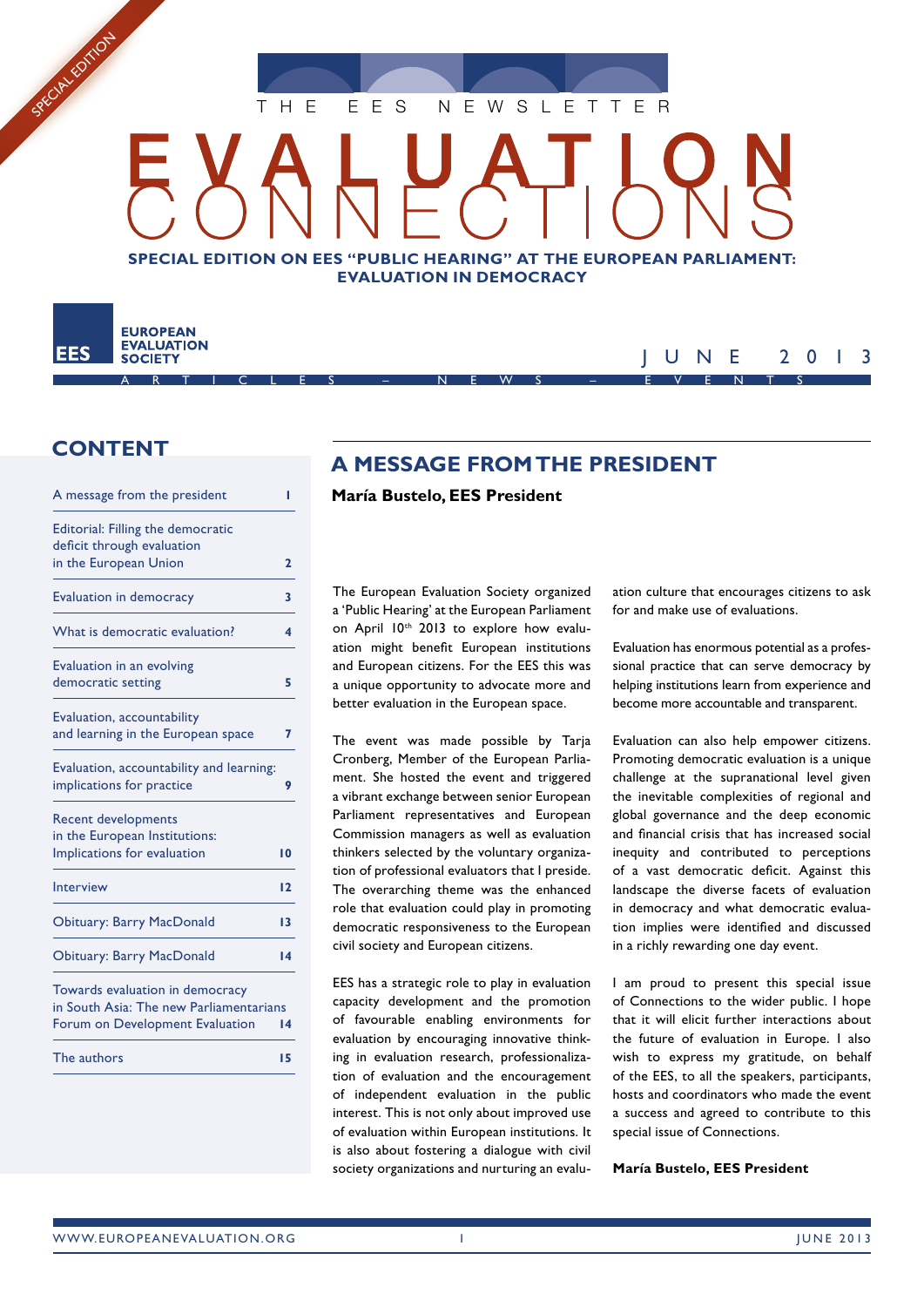# **EDITORIAL: FILLING THE DEMOCRATIC DEFICIT THROUGH EVALUATION IN THE EUROPEAN UNION**

## **Barbara Befani and Liisa Horelli**

A 'public hearing' on Evaluation in Democracy, coordinated by the European Evaluation Society, was held in the Parliament building in Brussels on April 10 2013. The overarching purpose of the event was to stimulate debate and innovative thinking about the potential role of evaluation in the European Parliament and the European Commission.

The event was sponsored by Tarja Cronberg, Member of the European Parliament. She spoke of evaluation as a tool for the empowerment of citizens; a way of promoting social learning, identifying priority policy interventions, and reducing the democratic deficit in the European Union.

Cronberg asked participants to focus on the use of evaluations and to address the question "Do we use evaluation in an optimal way as seen from stakeholders' and citizens' perspectives?", holding the view that it's up to the "experts to understand citizens' perspectives, and not for citizens to become experts". This view was later balanced by the observation that "citizens must be able to trust institutions for evaluation to play a role".

The complex issues of evaluation in democracy, and democracy in evaluation, were addressed from many different angles, including the inter-relationship of accountability and learning.

There was broad-based agreement that adherence to basic values of transparency, equity, participation and independence is the foundation of democratic evaluation. 'Evaluation in democracy' must be promoted through an aggressive and uncompromising positioning of evaluation at the core of governance and policy making: in the words of Bob Picciotto, "evaluation can amplify citizens' voice and make authority responsible to citizens". "Assessing public value is supposed to generate incentives for policy makers to deliver collective results"; however as an "inherent political activity" evaluation needs "structural protection to guarantee integrity and independence".

This feat is not made any easier by a complex global context with 'wicked' problems that do not respect national borders: new policy challenges need to be tackled, like aligning multiple levels of governance and nurturing inclusive policy-making mechanisms. In the words of Elliot Stern: "Policy today is not a decision that can be implemented but a process that needs to be steered […] our democratic societies are evolving and so must evaluation if it is to have any voice". Compared to a "less messy" era of policy making, Stern says, "goals are no longer material: we no longer aspire to service provision but to innovation and behavioural change; […] public authorities have gone from centralized & legitimate to a decentralized and contested variety of public and private actors".

These historical changes draw attention to 'democracy in evaluation', which is to be enhanced through deliberative, negotiated, coordinated and self-regulated empowerment processes that take place in complex networks of relations, where information and knowledge are concentrated in hubs as well as authorities.

There is also a call for real-time, iterative methodologies that assess complex and dynamic policy formulation and implementation, tracking policy outcomes over time; there is a need for multi-stakeholder evaluations, new meta-evaluation syntheses and more joint evaluations to avoid the risk of fragmentation; and finally, of multi-cultural, self-organizing networks and social media initiatives (https://twitter.com/ees\_eval).

The boundary between accountability and learning is seen as increasingly blurred. As Elliot Stern said "we must learn to be accountable and we must be accountable for learning".

The traditional, narrow definition of accountability as part of a 'top down' punitive culture is widely seen as passé. As stressed by Murray Saunders, evaluation for accountability is seen as a resource to resolve conflicts and aid decision-making; however several dimensions of accountability need to be taken into account besides propriety in order to ensure that policy makers are accountable on policy and theory of change assumptions, choice of instruments, and effects: these dimensions are quality, efficacy, positive change and sustainable impact. Single-loop learning, that answers the question "are we doing things right" and helps in correcting mistakes, is no longer enough. As pointed out by Ian Davies, generative innovation requires double-loop learning which is helpful in explaining and understanding and in answering the question "are we doing the right things"? Triple-loop learning is also needed for 'learning to learn'. Thus accountability should no longer be limited to answering the "what" question and should address the "so what", "why", and "to whom" questions as well. It should no longer concern only managers and policy makers, but also the civil society.

Although accountability and learning are two sides of the same coin the assurance dimension of accountability is the natural province of auditing while learning is the privileged dimension to evaluation. A combination of external, control-based audit assurance and democratic oversight supported by learning through meaningful, participatory evaluation was regarded as desirable.

The event was not limited to theorizing about the role of evaluation or democracy: two round tables involving representatives from both the European Parliament (EP) and the European Commission took place, in order to steer the debate towards a more "real world practice" angle. Both the EP and the EC have increased their evaluation capacity. The EP has built a new Directorate on Impact Assessment (IA), European added value (EAV) and Science and Technology Options Assessment (STOA), in addition to the five policy departments in the EP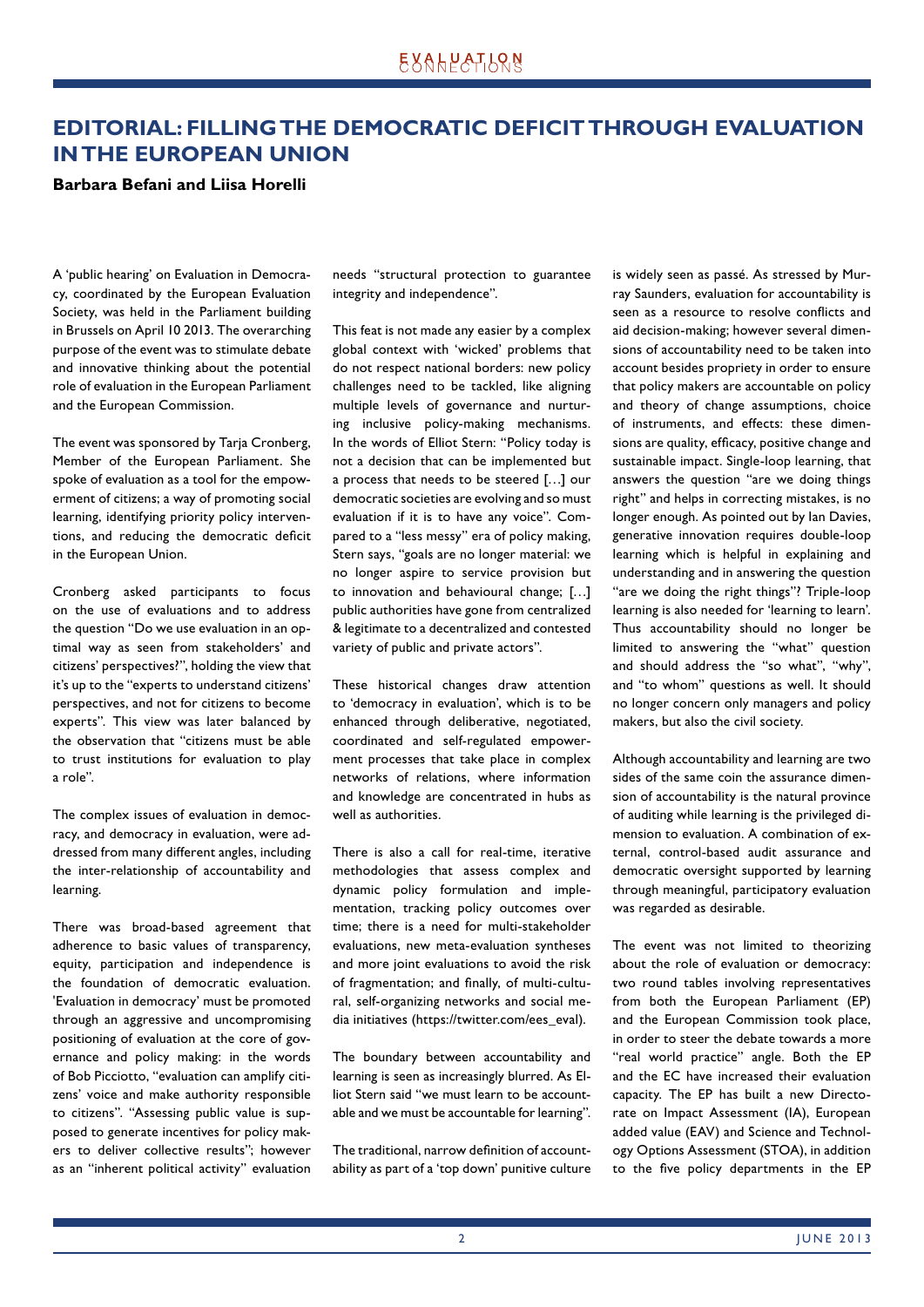serving decision making committees with evaluative analyses.

Ex ante impact assessment informs EP members' decisions (http://europeanevaluation. org/files/LDM\_BRI(2013)130483\_REV2\_ EN.pdf) while the Commission has acquired new ex ante evaluation frameworks and 'fitness checks' to assess whether legislation is fit for purpose. Collaborative workshops are part of the tool kit used by the EP and by Commission directorates.

However the citizens' perspective is not yet playing a central role in on-going evaluation work. At this stage the only direct link between citizens and the EP seems to be the EP Library, which stores all evaluation material. The Library database is a rich source for Universities and educational institutions that can be tapped for further knowledge production. But as Director Alfredo De Feo pointed out, "there are still major barriers to evaluation use like language and skills needed to access the reports, not to mention the shortcomings in transparency".

On the bright side, the EP has begun to exercise more effective oversight over Commission activities. Enhanced collaboration with European evaluation institutions would make such oversight more effective: for example the EES might help mobilize networks capable of eliciting citizens' feedback and amplify the voices of disadvantaged groups. In the words of Veronica Gaffey "the challenge for the Commission is to engage in ruthless truth-telling".

EU panelists seemed enthusiastic about the idea of commissioning comprehensive studies that would help bridge otherwise mostly fragmented evaluations completed during different phases of a programme (exante, ongoing, ex-post).

All in all, it appears that an independent evaluation function reporting to the EP would complement the Commission self-evaluation processes and help fill the EU democratic deficit by strengthening EP oversight over the policy cycle. However, the debate is far from over and the EES is fully prepared to continue the dialogue with EU institutions as well as to foster and contribute to public debate about this topic within civil society and the global evaluation community.

# **EVALUATION IN DEMOCRACY**

## **Tarja Cronberg**

Evaluation is a critical function within the EU system. The basic objective is to find out if the initial goals and objectives at the start of our interventions have been achieved in practice and whether they correspond to actual needs. This includes the assessment of any negative and unintended effects. Second, it means ascertaining whether the positive effects have been achieved without commitment of excessive resources. A third more general purpose is to learn from experience and to improve the quality of any future activity and to empower the stakeholders to increase their own capabilities in formulating and implementing policies.

Evaluation is a widespread activity inside the EU. Legislation is evaluated, regional policies are evaluated, and technologies are assessed. Activities are carried out in all the DGs under the Council and in the Parliament. No one has a full overview of the full costs of these processes or of their actual use. However the Commission has recently evaluated the direct evaluation costs. Each year since 2000 around a hundred evaluations have been carried out each year. The peak was in 2008 with 138.

The average cost is estimated to be about 170 000–200 000 Euros per evaluation equivalent to a yearly cost of around 18 million Euros<sup>1</sup>. I do not doubt that more evaluation will be carried out in the future, and also that the processes of making impact assessments will become more complicated.

I am not saying this is too much. On the contrary, I am saying that we need the information, the feedback, the learning. What I would like to address is the use of these evaluations, particularly for reducing the gap between the EU institutions and European citizens.

This is the Year of the Citizen. At the same time the citizens are becoming more and more critical and inquisitive about the value added of European cooperation. In evaluation we have a tool that can empower the citizens; increase learning and understanding the need for interventions, and in the end to fundamentally reduce the democratic deficit of the EU. So the question is, do we use evaluation in an optimal way as seen from the stakeholders and the citizens' perspective?

Could we improve the transparency and accountability of EU policies and legislation by improving our evaluation practices?

Is the EU evaluation system accountable enough? Accountability is especially critical at a time of economic crisis and especially now when there are increased divisions between the north and the south; when some countries are paying the debts of others and when all member countries want to reduce the EU budget and no one wants to give in on achieved benefits of public action.

Evaluation is an arena for learning. Are we using this arena properly? Sometimes I have the feeling that the EU evaluation system is more about monitoring indicators than about creating a change. We have indicators for the participation of female entrepreneurs but do we really understand why they choose not to participate in EU programs? The EU now arranges hearings to give a voice to SMEs, but is this enough?

Finally, what is the role of evaluators? Who are they? The emerging goal is that they should offer conceptual and methodological guidelines for future interventions. I am in favour of this, but of course it is a very ambitious goal. It implies a complete reorganisation of the evaluation process and the way the knowledge gained is used.

1 This is 0.01 % of the total EU budget and 0.2 % of the administrative budget whereas a rule of thumb is that 1% of the administrative budget of a public institution is appropriate.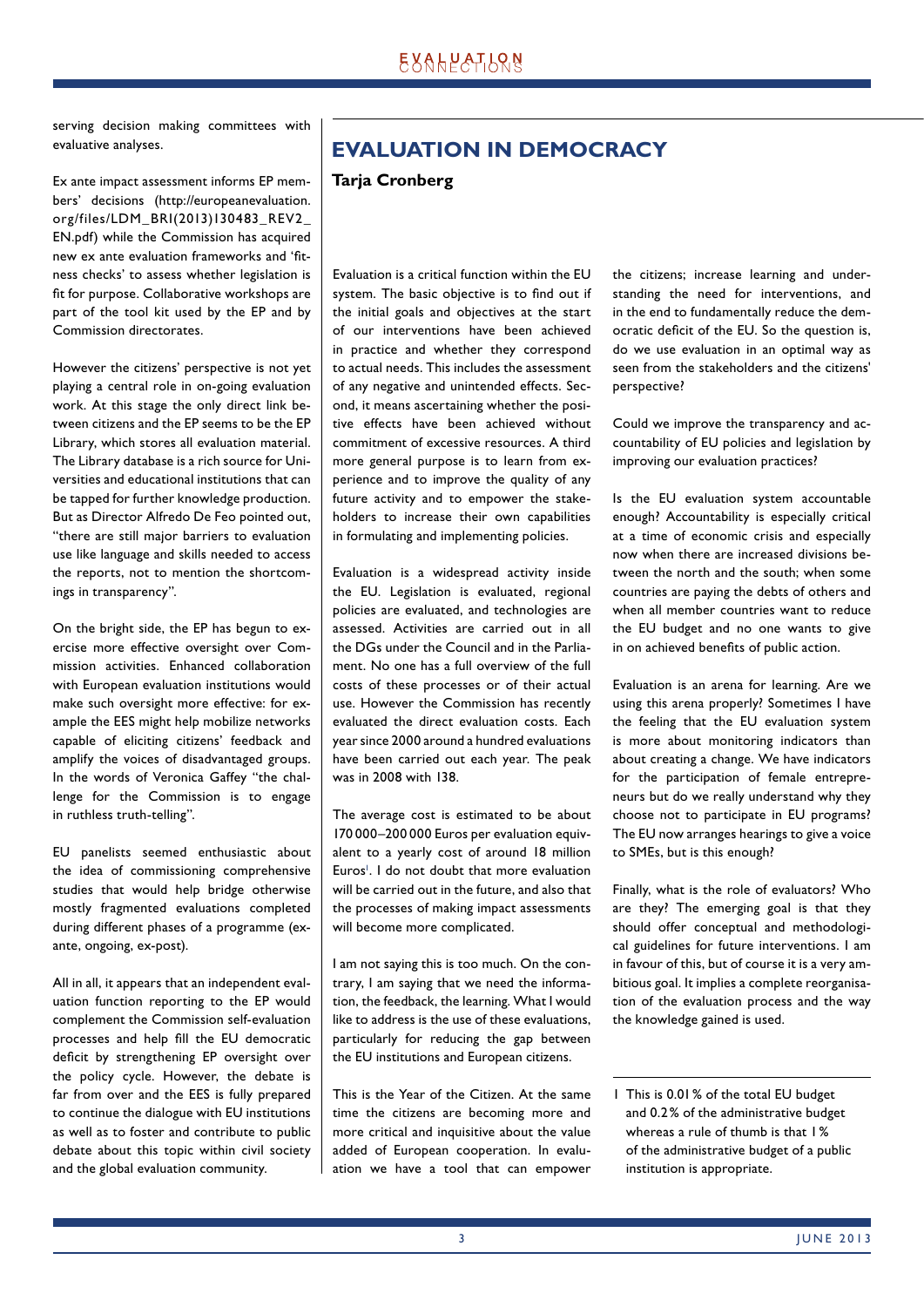# **WHAT IS DEMOCRATIC EVALUATION?**

## **Robert Picciotto**

Can evaluation strengthen the democratic process? Specifically can it help fill the democratic deficit (limited transparency; weak bureaucratic accountability, etc.) often ascribed to the European Union? First and foremost, evaluators operating in the European space should be committed to the ethical and democratic values of the European project and the promotion of its social inclusion and cohesion ideals. But two other sets of challenges must also be met: those that relate to evaluation in democracy and those that relate to democracy in evaluation. The former has to do with the *macro positioning of evaluation processes in society*. The latter has to do with the *evaluation approaches and methods* used in deliberative democratic decision making processes.

*Evaluation in democracy* helps to make authority responsible. It implies the existence of mechanisms that can ascertain reliably whether errors in decision making were due to circumstances over which the administration had no control or whether the risks actually incurred could have been managed better. This is how fair and objective evaluation contributes to accountability: it ensures that politicians' promises are compared with what they deliver through fair and objective evaluative processes.

Evaluation, if it is part of the policy cycle, can contribute to sound EU governance through citizens' involvement in the decisions that affect their lives. The main restoration mechanism to poor government performance is citizens' voice. Evaluation amplifies it. EU politicians and civil servants make collective choices about how public resources are allocated and used. They are mandated to secure high value for the bundle of assets assigned to their care. They need to demonstrate that they are doing so responsibly and effectively.

Hence the key to their legitimacy is a valid and authoritative narrative regarding EU's creation of public value. Measuring it through simple output measures and budget coefficients rather than outcomes and impacts has dominated public sector management in Europe and beyond. Such indicators leave a lot to be desired. They do not measure results and they can easily be manipulated. Hence, the information provided by public sector managers about their work needs robust validation: independent evaluation in the public sector is what auditing of accounts is in the private sector.

Evaluation is inherently a political activity. It is inextricably confronted with issues of power distribution and rights. It is invariably subject to threats and pressures from vested interests. Capture of evaluation by powerful groups is an ever present danger. Consequently evaluation needs protection in order to maintain its objectivity, exercise full freedom of inquiry and reject attempts to control its findings.

It follows that for evaluation knowledge to be credible, legitimate and valuable it should be functionally and structurally independent. Ultimately effective protection of its integrity relies on the separation of powers between the executive and the legislative. This means that independent evaluation of Europe-wide policies and programmes should report to Parliament since it represents European citizens.

Of course, the European Commission should have self evaluation instruments of its own. But it would be appropriate for the European Parliament to exercise oversight over self evaluation processes including expert mechanisms and verification processes designed to attest to the validity of self evaluation claims.

Beyond the allegiances embedded in mandates and organizational structures, commitment to democracy has far reaching implications for evaluation models and practices. It is not enough to put *evaluation in democracy*. One must also inject *democracy in evaluation*. Bluntly put a consultant who uses evaluation techniques to help improve policy or programme performance is not necessarily a democratic evaluator. Being fee dependent he/she acts as a consultant or an adviser who draws on the trans-disciplinary characteristic of evaluation to advise his/her clients.

By contrast, democracy in evaluation implies autonomy. This means either that the independent evaluator assumes professional ownership of the evaluation product and report to the people's representatives or that he/she acts as a knowledge broker and facilitator, i.e. refrain from imposing his/her values in the evaluation process and respect the rights of programme managers as well as programme beneficiaries to the knowledge secured for and derived from the evaluation. In both cases control over, access to and release of information gives equal weight to the rights of programme managers and other participants.

Traditionally democratic evaluation has mostly connoted a neutral brokering role; joint control over evaluation processes, diligent respect for the privacy of individuals; principled interaction between programme managers and programme beneficiaries, etc. But thus defined democratic evaluators may without intending it favour those who hold the levers of power. The solution lies in making deliberate efforts to level the playing field by empowering the weakest and poorest. This is where Ernest House and Kenneth Howe's *deliberative democratic model* and David Fetterman's *empowerment evaluation model* come in. The former scrutinizes all claims and subjects them to reasoned discussion through procedures that ensure that the disadvantaged are respectfully included in the evaluation process. The latter builds their capacity to participate effectively.

Whether it emphasizes the independence of expertise or the facilitation and coaching role the democratic evaluation model challenges the information monopoly commonly asserted by programme managers, unearths the values and interests underlying policies and programmes, broadens the questions to be addressed to ensure that citizens' views are heard. Thus democratic evaluation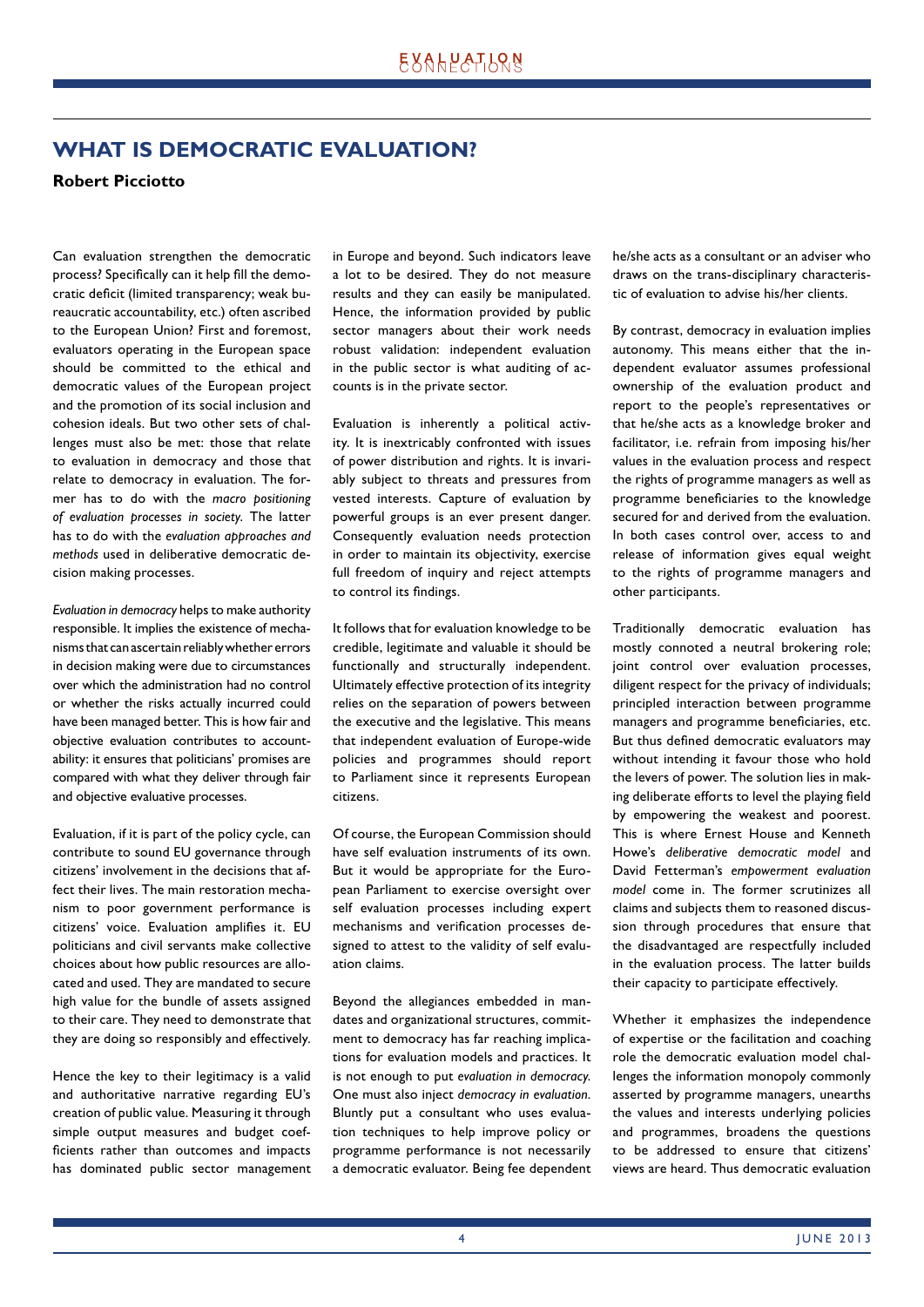# **EXALPATLQN**

engages the public in informed discussion of the *pros and cons* of policy directions and programme designs and disseminates findings in non specialist language so as to make evaluation processes and products accessible to non-experts and the public at large.

At its best, democratic evaluation embodies a collective and pluralistic approach that helps people participate in the decisions that affect their lives and in the words of its pioneer (Barry MacDonald) "to choose between alternative societies". The European Union would greatly benefit from democratic evaluation thus defined since current evaluation processes in the European Union are lopsided in favour of bureaucratic self evaluation carried out through technocratic means.

In sum, democratic evaluation for Europe would be rooted in (i) ethical values and a yearning for equality and freedom; (ii) respect a plurality of views; (iii) stout resistance to capture through independence; (iv) respect citizens' privacy and their right to know; and (v) citizens participation either directly or through elected representatives and civil society organizations. But there is no standard blue print applicable to different aspects of EU activities. Democratic evaluation models for Europe will have to be developed democratically! This is the process that EES intended to trigger through the one day Brussels event summarized in this special issue of Connections.

# **EVALUATION IN AN EVOLVING DEMOCRATIC SETTING Elliot Stern**

Democratic societies in the EU are evolving. Citizens continue to hold high expectations of their governments and representatives while at the same time becoming increasingly sceptical and critical. Trust in the political establishment has been on a downward trajectory in many OECD countries. New policy challenges are also evident. These are driven by contemporary and complex public policy needs which are beginning to reshape our understanding of democracy. The context within which the practice of evaluation is expected to make a contribution to democracy is certainly not standing still!

Evaluation has traditionally seen itself as contributing explicitly to democracy by increasing transparency and accountability. Some evaluators aspire to give voice to (or even 'empower') the poor and marginalised. However democratic models in evaluation seem to hark back to an earlier era – citizens having their say in local or institution  $-$  specific decisions, smaller in scale and often parochial. The core of my argument is that evaluation that hopes to contribute to evolving democratic societies also needs to evolve beyond small-scale, 'village pump' models of democracy.

I consider below two drivers of contemporary democratic life: the changing nature of policy making and the implications of globalisation.

## **Policy making for today's policy challenges**

Developed countries have moved beyond "first generation" policy challenges such as clean water, child immunisation, drains and sewers and basic education. What we now face are 'wicked' problems such as inequality of different sorts, climate change, skill obsolescence and the health consequences of affluence. Here policy success is less certain and difficult to measure and we may only know whether today's policy succeeds in the very long term. Partly because of the dismantling of state bureaucracies over the last 25 years we have seen the decentralisation and 'marketisation' of public service delivery. Many more actors are now involved in policy making – from the private sector, civil society and of course experts – the so called epistemic communities.

Citizens are demanding a role in the design and implementation of policies which affect them and resist decisions in which they are not involved. Policies tailored to local settings have made citizen-input vital, rekindling interest in direct as well as fully representative democracy. Notions of deliberative-democracy are one expression of this. Policy making now works through new scenarios of consensusbuilding, partnerships, new regulatory frameworks, self-regulation, standard setting and 'peer review'. Governments have become the facilitators rather than the deliverers of policy. This is a less linear, less top-down policy scenario than we have been used to. In such a scenario, parliaments whether at a European or national level have new potential roles as defenders of the public interest able to represent and integrate diverse values.

This new policy-making environment inevitably has implications for evaluation. Evaluators now require an understanding of the policy making process – following the dynamic process of policy formulation through to implementation. This requires real-time, iterative evaluation methodologies able to track change over time. Decentralised policymaking also challenges evaluators to engage with multiple stakeholders rather than with administrations alone. Indeed the contemporary importance of multiple stakeholders including citizens may even come to undermine the current near-monopoly of administrations over the evaluation agenda.

## **Globalisation and global governance**

The second driver of democratic evolution is globalisation. In many policy domains globalisation has begun to shift the locus of governance away from nation states and even regions, a process often described in the EU context as 'multi-level governance'. Consider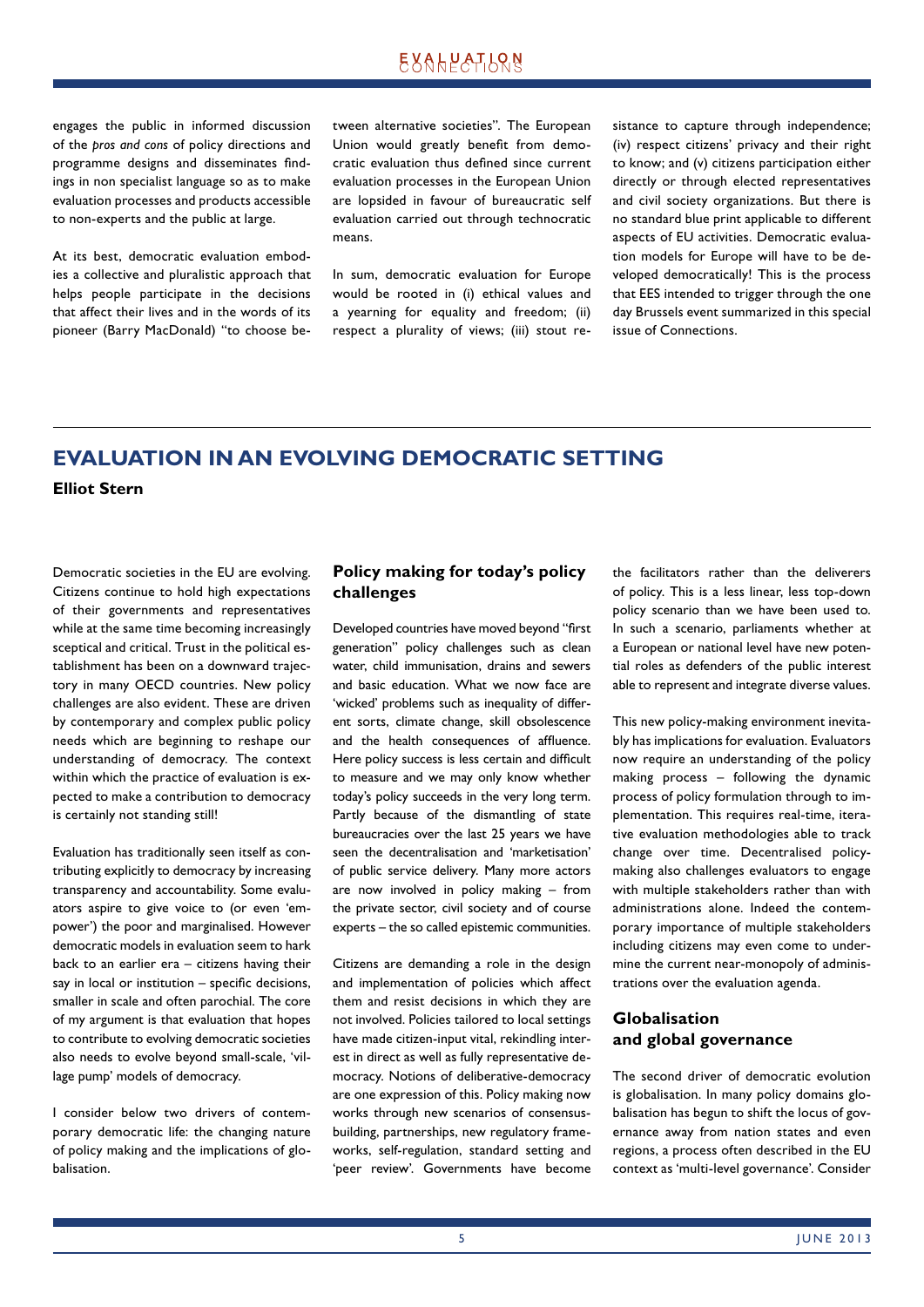major policy problems such as environmental pollution and carbon-targets; public health epidemics such as avian flu; gender equality and child rights; corporate taxation; economic inequalities; managing economic growth; labour-market policies and skill shortages; water basin management; and sustainable fisheries. All of these spill over the boundaries of traditional jurisdictions.

I would argue that we are even witnessing a burgeoning of new putative global governance arrangements in the first decades of the 21<sup>st</sup> century. Some of these arrangements are intergovernmental such as the G8 and G20, others are embedded in international organisations such as the UN, OECD and the World Bank. There are also innovative actors who are now increasingly significant on the global stage: global forums, civil society coalitions, public private alliances, philanthropic trusts – to name but a few.

There is of course a genuine risk that democracy will be undermined by these governance arrangements. Decision making and accountability could so easily disappear behind alibis of professional or commercial confidentiality or even diplomatic privilege. This need not be so if we begin to break down globalisation into its component parts. Global arrangements go through stages although they are not all fully realised in every case:

• First issues emerge and are identified as of global policy concern

- Second there is an attempt to build consensus – to define the scope and direction of possible policy actions
- Third norms and standards are set usually within some agreed framework
- Fourth there are formal agreements of various strengths – ranging from the rhetorical through to treaties and conventions
- Fifth if strong agreement is achieved monitoring and compliance arrangements become salient.

At each of these stages there is scope for democratic engagement by citizens. This can take the form of networking, lobbying through NGOs, open circulation of information, establishing epistemic communities and ensuring civil society participation in public debates. Established democratic institutions such as parliaments and public administrations are a necessary part of this process. Their contribution may include:

- Providing new democracy-friendly mechanisms such as authorisation, legitimation, gate-keeping and bridge building
- Aligning multiple levels of governance – a key task in federal polities – which established democratic institutions are well-equipped to support
- Inclusive policy-making that involves, consults and takes seriously different interests and stakeholders (such as environmentalists and consumer groups) – which is becoming widespread in global policy-making

This implies new possibilities for political institutions as agents of democracy; and parallel risks to their legitimacy at a time when citizens perceive the policy centre of gravity moving away from their historical location. At the same time evaluation is only just beginning to grapple with globalised democratic realities. Yet there are already indications of opportunities and new directions. For example: there will be a need for more 'joint' (multi-stakeholder) evaluations as pioneered in international development; internal evaluation units in national and international institutions which on their own can only provide part of the global picture will need to work together; new kinds of synthesis will be needed to make sense of evaluations that are dispersed and potentially fragmented; and cross-cultural understandings need to be mobilised to address 'sense-making' in multicultural settings.

As democracy evolves and as new forms of policy making and policy instruments emerge to cope with new policy challenges nationally, regionally and globally the scope for democratic participation in evaluation is unlikely to diminish. However it will take very different forms from the traditional democratic models that it did in small communities and local responsive institutions at a time that policy-making was a simpler practice than it has now become. Whether either evaluators or policy makers will be able to meet these challenges head-on remains to be seen!

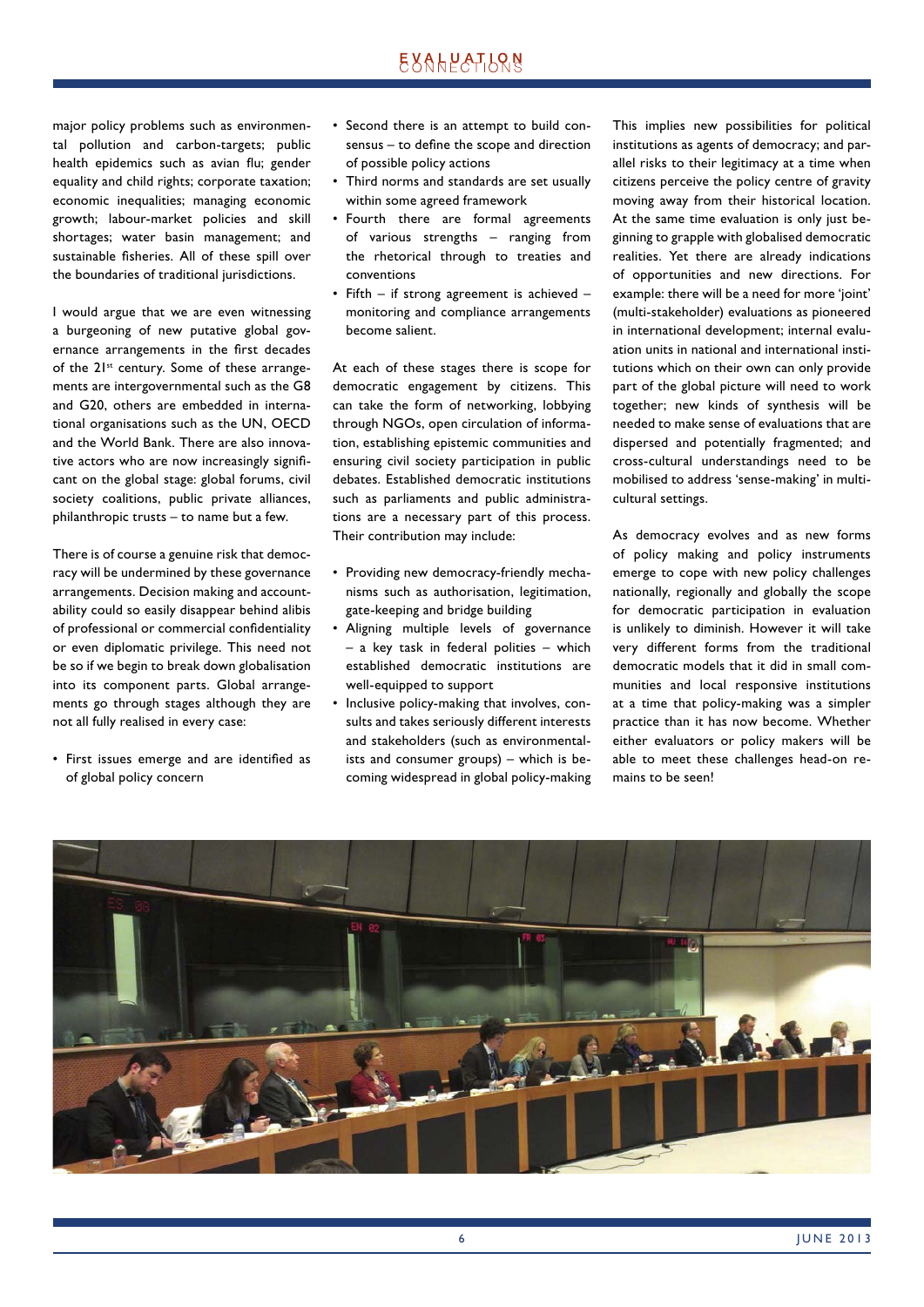# **EVALUATION, ACCOUNTABILITY AND LEARNING IN THE EUROPEAN SPACE**

**Murray Saunders**

This article addresses the way in which evaluation for accountability has been cast as a discrete practice portrayed in pejorative terms by those concerned with the 'object' of accountability – and by some evaluators. I will argue that the classic distinctions between accountability, development and knowledge (Chelimsky 1999) are much more permeable than is often acknowledged. Specifically the interaction between these three goals underlies the progressive role of civil society in democratic processes. In other words, accountability is an important part of our social capital and it represents a positive force in the European space. But it can also undermine the spirit of democratic practice if used within a top down, punitive culture.

To be sure evaluation commissioners often focus on the 'provision of an account' of the way in which resources have been spent on a policy or programme and to what effect. But the latter is often under-represented.

At its best, evaluation focuses on the transparent narrative of the 'how and what happened' to resources used on our behalf in policy and programmes or in organisational development. This said 'accountability focused evaluation' is not so easy to pin down.

Patton's cautionary and critical definition of accountability evaluation asserts it is to "report independently to decision makers charged with making sure that resources are spent on what they are supposed to be spent on" (Patton, 2012 p13). Far too often, accountability driven evaluations are external to the development or policy, emphasise a financial or audit preoccupation and use indicators with low diagnostic value that encourage rhetoric, ritualism, fear, justificatory practice.

How then should we recast accountability in relation to evaluation? As a progressive force, evaluation is a process of identifying the basis on which a programme, policy or intervention might be conceived and undertaken with propriety, efficacy and to positive effect, i.e. in terms of their contribution to equity (reductions in poverty, and in gender, physical and mental capacity and ethnic bias). This notion of accountability is closely aligned with the positive use and engagement with evaluation outputs.

Why is accountability important in this more expansive and positive sense? A key evaluation imperative is to 'sense make' of complex environments so as to provide compelling accounts of complex interventions. This notion of accountability is close to policy and programme learning. Evaluators also face social and political imperatives: to estimate the effects of interventions on transparency, equitable resource allocation, legitimacy and equity.

This has methodological implications: if we are to account for the efficacy of an approach, we should provide authoritative knowledge resources that take explicit account of difficulties and uncertainties in ascertaining 'effects', in other words on the basis that allows us to say: "this is working". It follows that evaluation's own accountability lies in its contribution to the process by which institutions and structures of authority collaborate to allocate resources and coordinate or control activity in society or the economy.

In terms of the 'social capital' of a society and its governance processes, the practices associated with accountability evaluations refer to the ways in which evaluative systems are used to resolve conflicts and make decisions. But how specifically might *evaluative bractice* play a role in controlling the way governments spend or undertake types of policy intervention? We can identify accountability imperatives in four distinctive domains:

• **Policies** (a focus on cohesion, integration and reducing disparity in social and economic development across member states). Key practice: *examining the logic of policy intention*.

- **Instruments** (structural funds resourcing interventions that determine growth). Key practice: *assessing the theory in action of funded and targeted development*.
- **Mechanisms** (specific programmes, interventions, projects e.g. in transport, human resources, public management. Key practice: *assessing the theory of change embedded in specific programmes.*
- **Effects** (*identifying changes in practice* (economic, social, educational, health) brought about by the aggregated determination of mechanisms, instruments and policies). Key practice: *Meta assessments of value associated with policies over time*.

We can also see that, in the European space, we have a preponderance of evaluative practices associated with accountability clustered in levels 1–3 below while a dominant challenge is to shift attention to levels 4 and 5.

**Level 1:** *Propriety:* protocols and due and proper process (was money spent properly, plans adhered to, timelines addressed, consultations occurred and needs addressed).

**Level 2:** *Quality:* in outputs e.g. roads, buildings, infrastructural development (fitness for purpose).

Level 3: *Efficacy:* use of the outputs (increase focus on how new infrastructure is used, how it is adapted and modified).

**Level 4:** *Positive change:* Emergence of new practices enabled by outputs in social and economic domains (accounting for strategic effectiveness).

**Level 5:** *Sustainable impact:* at macro or long term strategic objectives of cohesion and integration (aggregated and differentiated long term effects).

The focus for accountability to levels 4 and 5 may take place within a descriptive rather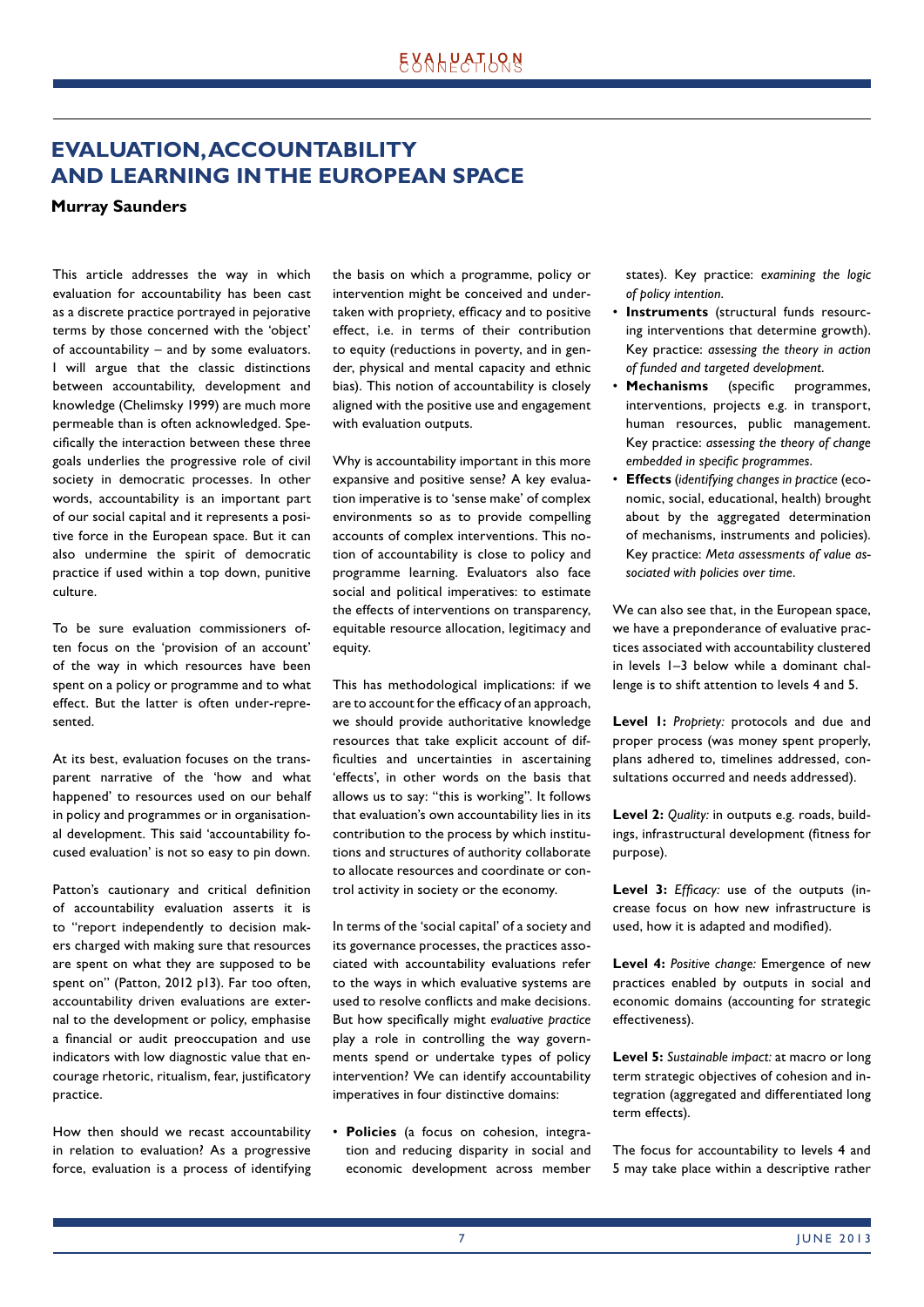# **EXALPATLQN**

than prescriptive analysis. But we can be more discerning still by focusing on the 'accountability context' (Saunders 2012). Are we interested in discerning evaluative practices at national, sector wide or regional levels? If so the emphasis in practice should be in regulation and control with a cluster of practices which focus on the distribution of resources and their distinctive effects on performance.

Within programme or policy contexts, the practice emphasis is on propriety, policy efficacy and development. Within organisations the practice emphasis is likely to be on the quality of service provision with a special focus on internal quality assurance, departmental reviews and organisational process checks. Finally, within evaluation as a domain of practice, accountability is preoccupied with ethical propriety, identifying standards and developing better processes and practices.

In sum, we know where to locate progressive or regressive forces in evaluative practices associated with accountability. First, we need to be clear on the direction of the accountability impetus. Put another way: accountability to whom? Over and above policy makers and programme managers, it should be to civil society, programme beneficiaries and policy 'recipients'. Is the imperative for accountability top down or bottom up? Second, it is important to understand accountability as an internal as well as an external process, so accountability is also about ethical practice, logical consistency, design efficacy, focus on use and the equity and gender responsive nature of policies and programmes. Third, special attention should be directed to the transparency and fairness of policies and programmes in which coconstruction of indicators of performance and ownership of the imperatives for accountability is dispersed. Fourth, we need to discern whether or not policies and programmes are underwritten by broadly agreed ethical values that signal accountability to achieve greater equity and positive social change.

#### **References**

Chelimsky, E. (1997) Thoughts for a new Evaluation Society. *Evaluation: the International Journal of Theory, Research and Practice*, 3(1), 97–109.

Patton, M. Q. (2012) *Developmental Evaluation*. London: Guildford Press.

Saunders, M. (2012) The use and usability of evaluation outputs: a social practice approach. *Evaluation: the International Journal of Theory, Research and Practice*, 18(4), 421–437.

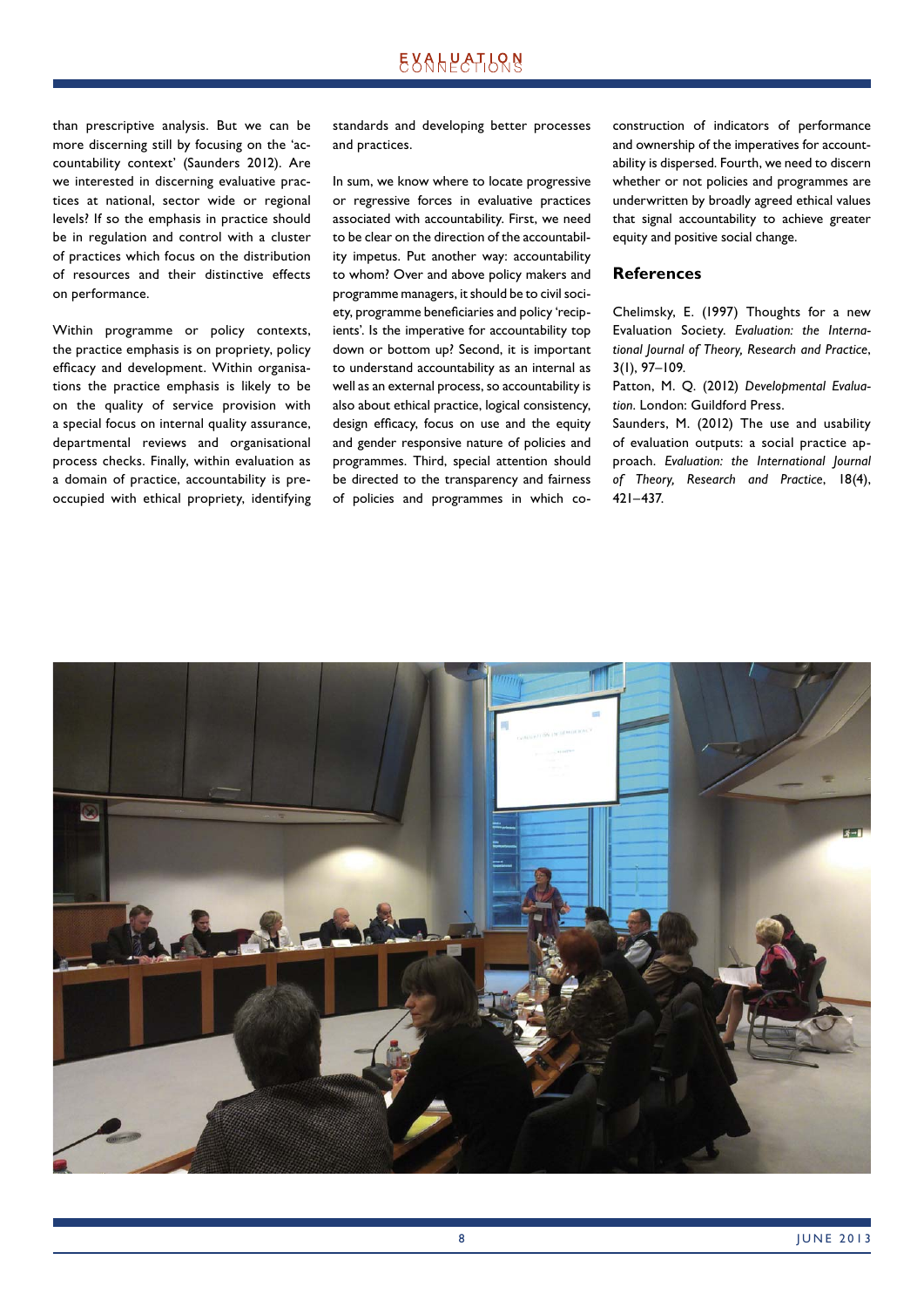# **EVALUATION, ACCOUNTABILITY AND LEARNING: IMPLICATIONS FOR PRACTICE**

**Ian C. Davies** 

How can evaluation help strengthen accountability and learning in the European space?

Evaluations, and their reports, often present themselves as having a dual purpose – accountability and learning. However, it has been my experience that where evaluations have these two objectives accountability tends to predominate over learning in most cases.

Although accountability is an important dimension of any well performing organisation and evaluation does have a role to play in this respect, I will posit that evaluation's primarily role is that of a learning function.

I will do so by considering the evolving nature of the notion of accountability, particularly in government, the role of audit as part of the accountability universe, the contribution of evaluation to the "learning organisation" and how accountability can be recast to better contribute to learning.

The classic definition of accountability is *"the obligation to account for a responsibility conferred"*. Although there has been some evolution in the definition of accountability, especially in government to adjust to new and emerging arrangements such as inter governmental initiatives, public private partnerships and mutual accountability mechanisms, updated definitions have not explicitly included considerations for learning.

For example, a recent definition provided by the Auditor General of Canada is that *"accountability is a relationship based on obligations to demonstrate, review, and take responsibility for performance, both the results achieved in light of agreed expectations and the means used"*.

The central idea of the predominant accountability paradigm is the provision of assurance with respect to intended or agreed to performance. This is the domain of audit and not of evaluation per se. Audit is *"a process superimposed on an accountability relationship"* and its design and fundamental

purpose are to provide assurance within that relationship.

Within the audit universe, the most appropriate process for providing assurance on performance is the performance audit, also referred to as value-for-money audit, comprehensive audit or sound financial management audit. Performance audit, especially in government, has now been practised for well over 30 years and typically considers issues of economy, efficiency and effectiveness. To these three "E's" are sometimes added two more "E's": ethics and environment. For the purpose of providing assurance, these constructs constitute what are arguably key aspects of performance that evaluations examine as well.

However, performance audit tends to limit its scope to addressing the *"what"* (has been achieved) question and it does not usually go further to consider questions of relevance, appropriateness and context, critical dimensions that evaluations typically attempt to understand and assess as well.

Inasmuch as these dimensions are integral to the learning process in organisations, the case can be made that audit is a better tool than evaluation for assurance and therefore accountability while evaluation is more appropriate to learning than audit.

Indeed, evaluation goes beyond the *"what"* question, to address the "why, *so what, for whom*" questions. And it is the understanding and knowledge derived from assessments based on these questions that contribute meaningfully to organisational knowledge and policy level learning. Evaluation can thus be thought of as a learning function that should be the "intelligence" of the organisation, its research and development function.

Typically performance audit is rooted firmly in a causal construct in which criteria of success are generally limited to the achievement of intended or agreed goals, targets and objectives. By contrast, evaluation is free to consider whatever construct best allows for the assessment of value, e.g. normative, systemic, etc. or a mix of constructs and methods.

This vast potential means that, beyond measures of organisational and operational effectiveness, evaluation can also delve into questions of democratic values, social capital and the public interest, to name just a few.

Unfortunately to date, mainstream evaluation practice and the reports it produces, continue to limit themselves to a narrow bandwidth of *"what"* questions together with their associated designs and methods, so that they appear performance audit-like in respect of their purpose and design, without generating the higher level of evidence, and hence of assurance, that audit provides.

In doing so, evaluation systematically forgoes opportunities to fulfil its learning mission, does itself and the citizens it should be serving a disservice and does not contribute meaningfully to policy and democratic governance. In short, evaluation should stop trying to behave like the accountability function that is rightly a management responsibility, or like the audit processes that are far better designed and equipped to provide assurance within an accountability relationship.

The challenge then for evaluation is to fully exploit its function as a critical contributor to organisational learning. Evaluation needs to move beyond the narrow audit-like questions of *"what works and what doesn't"*, i.e. the knowledge level, that constitute the basic fodder of the classic accountability paradigm, to the "why", i.e. the understanding level, and to the "for who and under what circumstances", i.e. the intelligence level.

From a learning perspective, evaluation should contribute to the improvement of organisational effectiveness by supporting the learning function as it moves from single to double to triple loop learning'.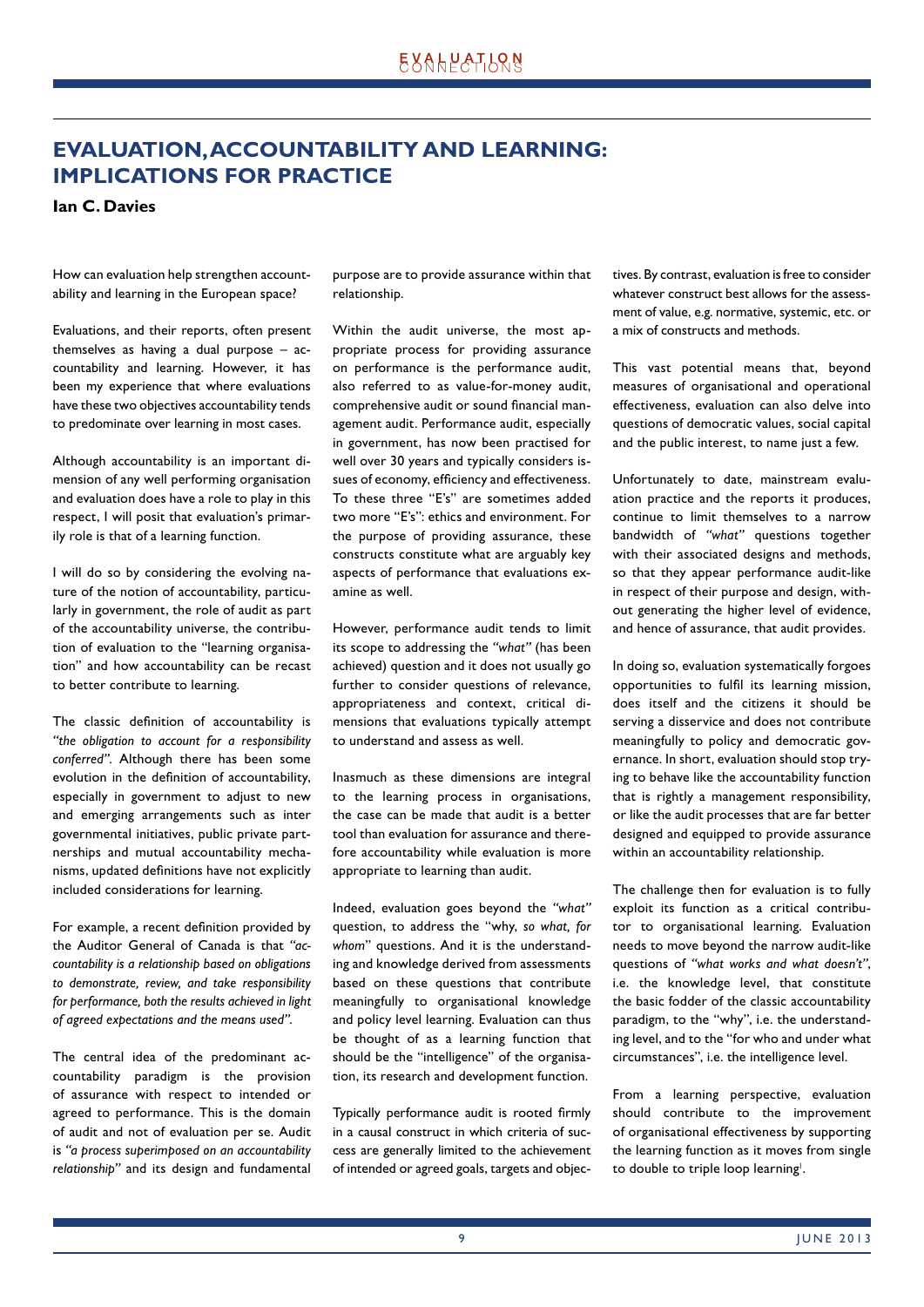# EXALPATLRN



Single loop learning derives from performance monitoring and performance audit, where gaps in achievement are identified and assessed to allow for corrective action that is usually operational in nature.

Double loop learning means that the organisation is using evaluative information for generating new and different ideas, initiatives, policies and strategies, i.e. it is learning that supports and elicits innovation. Evaluation of program or policy relevance for example should lead to fundamental questions about their worth and about whether and how to continue them, and to innovate. These are questions that fall usually outside the remit of performance audit and performance monitoring yet belong squarely in that of evaluation, particularly in the public sphere.

Triple loop learning is about fundamental shifts in the organisation's direction and constitutive paradigm. It is about becoming and being a learning organisation in which continuous learning is integrated to all levels of management and governance. This level is not a static nirvana that, once reached, will self perpetuate, i.e. the myth of sustainable results, particularly so-called "impacts", which, by definition are static and so begin to decay the instant they are "achieved". Nor does it imply necessarily one or a series of major shifts over determined periods of time, e.g. reforms.

Rather, triple loop learning, e.g. the "learning to learn" organisation, is a continually actualised capacity for progressive and ongoing alignment of the organisation's mission to the changing needs, expectations and values of citizens and stakeholders, taking into account democratic values, the public interest and specific and changing contexts. This is where evaluation has the most to offer, considering for example, and *inter alia*, often overlooked yet critical questions of policy coherence within organisations, between institutions and their national, regional and international configurations.

This perspective on the evaluation function within these systems, and relative to other evaluative processes such as performance audit and performance monitoring for example, leads to reconsidering and recasting of the classic accountability paradigm so that it grows to include the exchange of meaningful information on questions of democratic governance and citizen participation.

In summary, the implications for the evaluation function are that, among other things, the distinction between the assurance dimension of accountability and its learning dimension should be clearly made and attributed primarily to audit and to evaluation respectively.

The implication for the European Parliament is that it should reconsider and reframe its accountability role to shift and broaden its role from external control based on audit assurance to democratic oversight and democratic governance supported by learning and meaningful evaluation.

1 The unreferenced diagram below is from "Google images" on triple loop learning.

# **RECENT DEVELOPMENTS IN THE EUROPEAN INSTITUTIONS: IMPLICATIONS FOR EVALUATION**

## **Steven Højlund**

In two sessions at the European Parliament (EP) seminar 'Evaluation in Democracy', participants had the chance to learn more about the development of evaluation in the EP and in the European Commission (the Commission). The first session hosted representatives from the EP's Policy Departments, the EP Library, and the new Directorate covering Impact Assessment (IA), European Added Value (EAV) and Science and Technology Options Assessment (STOA). The second session was dedicated to the Commission's recent communication on EU Regulatory Fitness<sup>1</sup>, in particular the so called "fitness checks" and the development of a new evaluation framework in the Commission.

## **Developments in the European Parliament**

The importance of evaluation has increased in the EP along with the advent of competencies in policy design and administration. Five policy departments, created in the mid-2000s, serve the relevant EP Committees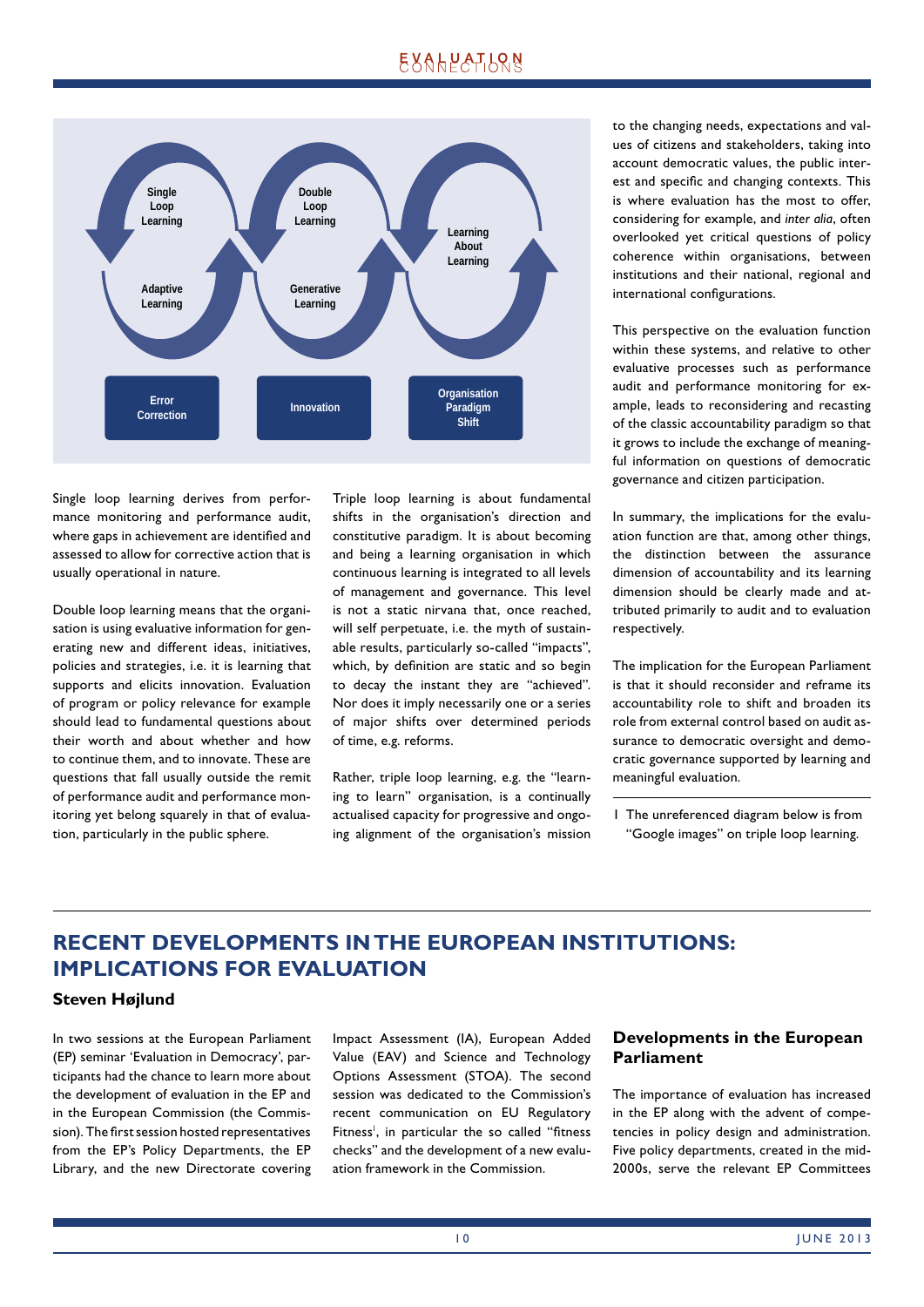# **EXALPATLQN**

with analyses or by commissioning external reviews. The Parliament's recently-established Directorate for Impact Assessment and European Added Value undertakes short or detailed appraisals of all Commission IAs, in order to inform EP members' approach to the legislative process. It also provides detailed analyses to support the Parliament's proposals to the Commission for legislative initiatives. In parallel, the EP Library provides access to outside evaluations conducted at EU level, in the Member States or by international organisations.

The EP's growing evaluation capacity is a natural reinforcement of the legislative power's supervisory function in much the same way as the performance audits of the European Court of Auditors represent *ad hoc* checks of the European executive. However, with scarce resources, it will be difficult for the EP to systematically carry out *ex-post* evaluations of all EU policies and programmes as the Commission intends to do. It is likely that evaluation in the EP will continue to be selective and 'ad hoc', with evaluations carried out only with respect to particularly important, complex or contested policy areas.

This selective approach is arguably realistic given that the institutional demand for knowledge among MEPs is high only for disputed and technically demanding policy areas. This contrasts with formalised evaluation systems (such as the Commission's), where mandatory evaluations are stipulated by the financial regulations. Looking ahead, it will be interesting to follow the development of the EP's evaluation capacity to ascertain whether it will develop in the same direction as the Commission's, or follow a distinctive approach. The level of institutionalisation and systematisation will determine if the emerging evaluation capacity eventually qualifies as a genuine evaluation system (Leeuw and Furubo, 2008).

EP IA appraisals represent an important (and probably necessary) innovation. They are independent checks of the soundness of Commission proposals. Since IAs are forward-looking planning instruments used for policy-making, they are shaped by the Commission's opinions and interests. This is not the case for evaluations that are intended to reflect the independent judgments of external evaluators.

## **Fitness checks and new guidelines**

Fitness checks are one of several initiatives designed to improve EU legislation under the heading of better regulation. The objective of fitness checks is to assess whether legislation in a given policy area is 'fit for purpose' and thus identify excessive administrative burdens, overlaps, gaps and inconsistencies that might have occurred over the years. At a Round Table with Evaluation Units in the European Commission Jonathon Stoodley from DG Secretariat-General gave a presentation on the status of fitness checks. Several pilots have been undertaken in different DGs, allowing for a large degree of freedom in the implementation. The lessons learned are still being collected and will be discussed before guidelines are finalised. It was stressed that a fitness check covers the same elements as a traditional evaluation but with a wider scope, with the effect of regulations and related measures from different policy fields being evaluated at the same time.

One of the fitness check pilots was conducted in DG Employment, Social Affairs and Inclusion. Frank Siebern-Thomas gave an account of the lessons learned from a study that evaluated three directives on Information and Consultation of Workers. He stressed that fitness checks are demanding and complex exercises that address many issues including administrative costs, gender, cost-benefit and gives thorough descriptions of the policy context in each Member State.

The main challenges had to do with stakeholder involvement, representativeness and detailed scrutiny of problems faced at different levels in MSs by different actors. The exercise demanded several analytical competencies from the contractor including socio-economic and regulative/ legal analytical capacity.

The guidelines for fitness checks will be defined in the framework for policy and programme evaluation that the Commission will finalise in 2013. The evaluation guidelines are being revised to improve the political relevance and ownership of evaluation results, including the timing as well as usability of evaluations.

Veronica Gaffey from DG Regional Policy reflected on the discord between what evaluations can reasonably deliver and what decision makers expect or demand. From policy level there has been an increasing pressure to show concrete results in "numbers and figures", which are rarely feasible in evaluations of complex socio-economic expenditure programmes. In this respect, it was seen as central to stress the importance of integrity in the evaluation profession, to ensure validity and reliability in evaluation findings, and also dare to criticise and question interventions.

Jonathon Stoodley also emphasised a need to clarify the definition of evaluation. Many Commission studies and other types of assessments are called evaluation though they merely possess some of its defining characteristics. Finally, the linking of policy – and expenditure evaluations with the IA process is an important issue that will most likely be addressed in the new guidelines. Tying the knots in the policy-cycle between evaluation and planning will probably be the most important contribution of the new framework.

Leeuw, Frans L. and Furubo, Jan-Eric (2008) Evaluation Systems: What Are They and Why Study Them? Evaluation, 14(2), 157–169.

Vedung, Evert (2000) Public Policy and Programme Evaluation. New Jersey: Transaction Publishers.

1 http://ec.europa.eu/governance/better \_regulation/documents/1\_EN\_ACT\_part1\_v8.pdf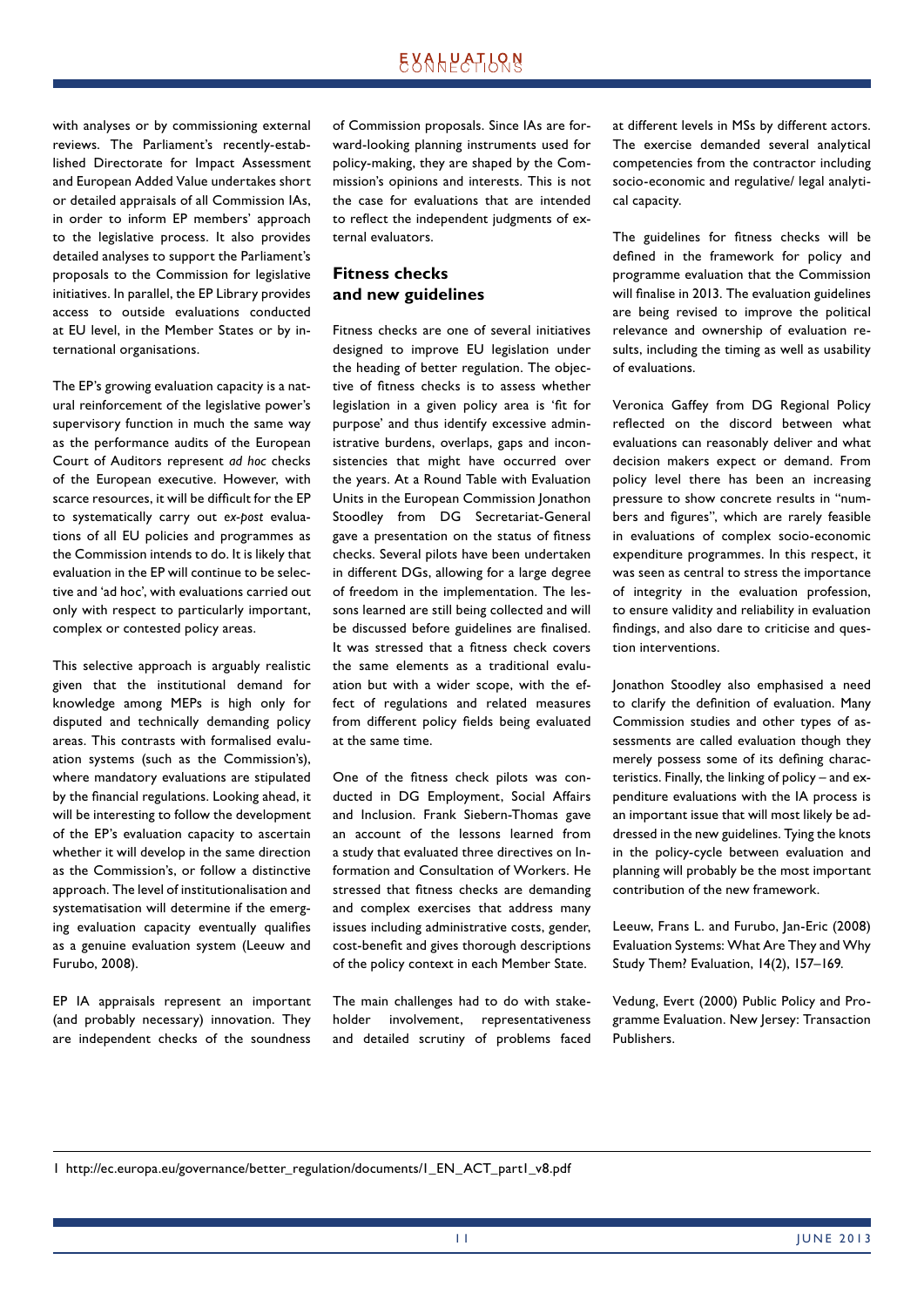# **INTERVIEW**

This is an interview with Anthony Teasdale, the Director in charge of the European Parliament's impact assessment process. He was asked about recent changes in the approach to the ex ante assessments that support parliamentary oversight of European Commission proposals.

Question: *Coming out of our Brussels conference in April, we had a sense that the European Parliament seems to be increasingly active in scrutinising the work of the European Commission, the executive arm of the European Union. Is that right?*

AT: Much of the political energy of the European Parliament in recent decades has been absorbed in a long struggle to acquire and exercise legislative power, which was until the mid-1980s the exclusive preserve of the Council of Ministers. The Lisbon Treaty finally made the Parliament in effect a joint legislature with the Council in most policy fields. So the new norm in law-making is 'co-decision' between Council and Parliament – but the proposals are still tabled by and then implemented by the European Commission.

Now that the Parliament has become a much more serious force in law-making, it is perfectly natural that it should take a growing interest in how and why legislative proposals are put forward by the Commission and scrutinise in greater detail how EU laws, once adopted, are implemented and applied in practice. So there has been growing interest in looking both 'up-stream' and 'downsteam' in the legislative process, focussing more than in the past on the quality of, and rationale for, any proposal, and on the quality and effectiveness of policy in action. These are, if you like, the *ex ante* and *ex post* sides of scrutiny, oversight and evaluation work.

Question: *Is the creation of the Parliament's new Directorate on Impact Assessment and European Added Value part of this process?*

AT: The Parliament has long pressed for every significant EU legislative proposal to be accompanied by an impact assessment (IA). This is now largely happening: the Commission produces about 75 IAs in an average year and some of them are several hundred pages long. They deal with the rationale for the proposal ('problem-definition'), the legal base and choice of instrument, the advantages and disadvantages of competing policy options, and the potential costs and benefits of the various options, notably of course the option chosen.

To help committees scrutinise the quality and completeness of these IAs, the Parliament has established a new administrative service. Our Impact Assessment Unit (within the new directorate) now analyses all incoming IAs and identifies their methodological strengths and weaknesses. On the basis of these 'initial appraisals', the committees can then decide whether they want to take up certain issues with the Commission and/or ask the unit to undertake further work, like more detailed appraisals, or complementary or substitute IAs of the Parliament's own. The unit can also commission IAs on parliamentary amendments at any stage during the legislative process. The unit was created in January 2012 and has been fully operational since last summer: it has already done about 50 pieces of work in this field, all of which are available on the Parliament's website.

Just as impact assessment relates to how the Commission uses its 'right of initiative', so too does the question of the future added value of Union-level action. The European Added Value Unit within the new directorate helps committees identify general areas of policy where new action at EU level could be beneficial and then supports them when they propose specific 'legislative initiatives' in such fields. The unit drafts general 'Cost of Non-Europe Reports' – for example at the moment on gaps in energy policy, completion of the single market, and better coordination of national and EU development policies. It then marshals the best possible arguments and evidence for any specific legislative initiatives – usually about seven or eight a year – which the Parliament proposes to the Commission (under Article 225 TFEU, introduced by the Lisbon Treaty). Our new, detailed 'European Added Value Assessments', produced to accompanying each committee initiative of this kind, should help ensure that the Parliament's requests are taken increasingly seriously by the Commission. There is some evidence of this already happening. You may see the cumulative effect in the hearings for new Commissioners after next year's European elections.

### Question: *So how has the Commission reacted so far to these developments?*

AT: In general, pretty positively. At the heart of the European Commission, in the President's office and the secretariat-general, policy-makers have recently been adopting more of a joined-up, 'policy cycle' approach – seeing the initiation, enactment, implementation and evaluation of legislation as a circle or loop. On impact assessment, the Parliament is pushing in essentially the same direction as the Commission officials at the centre who coordinate IA work across all the directorates-general – in favour of higher quality in the standard and greater consistency in the methodology brought to bear in drafting IAs. Both the Commission's own Impact Assessment Board – their important internal quality-control mechanism – and the Parliament's committees have a common interest in the individual DGs upping their game.

On the added value side, the principal purpose of our work is to strengthen the Parliament's case when it invites the Commission to use its right of initiative. Hopefully, the reports and assessments we are drafting for parliamentary committees will lead to a higher level of policy ambition in the Commission in these areas. However, if the Commission still refuses a request from the Parliament, at least they will now have to give a more coherent and convincing account of why they are saying 'no'. The fact that the Commission will be in receipt of say a 50-page European Added Value Assessment, accompanied by several detailed research papers, should help focus minds and take the argument to a new level.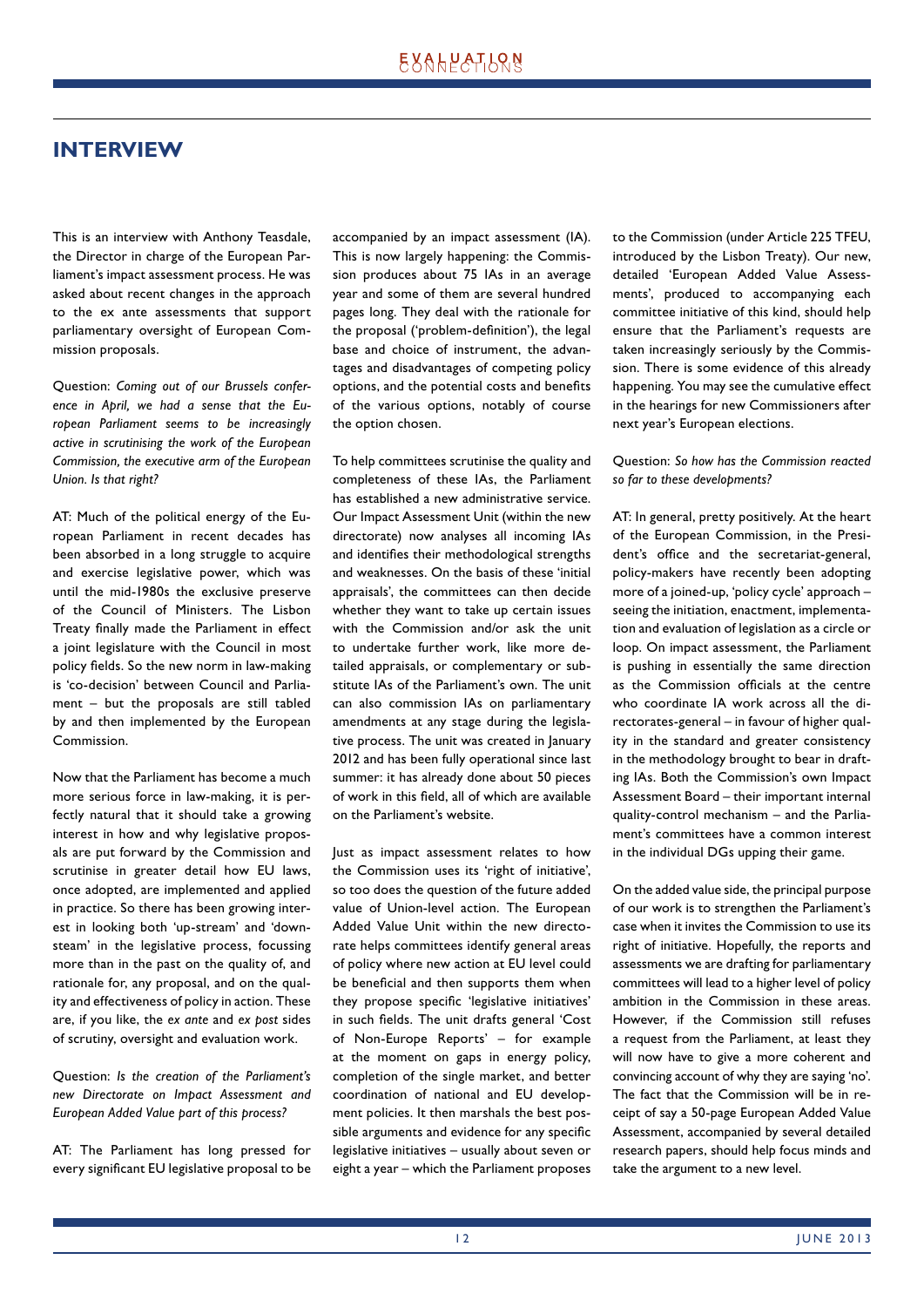# **OBITUARY: BARRY MACDONALD**

## **Robert Picciotto**

*The creator and pioneer of democratic evaluation – Professor Emeritus Barry MacDonald, University of East Anglia – died on Tuesday 16th April 2013 less than a week after the EES one-day event on 'Evaluation in Democracy'.* 

Barry MacDonald was one of the four founding members of the Centre for Applied Research in Education (CARE) set up in 1970. In 1980/81 the Ford Foundation asked him to carry out an evaluation of bilingual schooling in Boston. The report entitled 'Bread and Dreams' has become an evaluation classic. In 1984 Barry MacDonald directed a National Review of Police Probationer Training in the wake of the Brixton and Toxteth riots and the report by Lord Justice Scarman. This led to a major reform of police training in the United Kingdom and beyond.

Barry MacDonald was appointed Director of CARE in 1984 following an open competition. He remained in this role until he retired in 1997. Before that he led the Success and Failure in Recent Innovation (SAFARI) study funded by the Ford Foundation. He also directed the National Evaluation of a programme on Computer Assisted Learning in Universities ( UNCAL) funded by seven government departments.

These and other large scale policy-focused evaluations that he directed laid the foundations of the case-based, policy-focused, socially inclusive approaches that characterize democratic evaluation. Thus

the dominant themes of democratic evaluation that he articulated and championed (promotion of social justice; citizens' right to information; democratic control over evaluation agendas) were grounded in hard won lessons of experience.

From Barry MacDonald's perspective each programme evaluation should be conceived and framed as a window on society. He made no distinction between intended and side effects in social interventions. For him context was all in evaluation. He shared a "bias for hope" with Albert O. Hirschman, the great economist who died a few months before Barry MacDonald on December 10, 2012.

By laying out a far reaching vision and by practicing what he preached Barry MacDonald achieved extraordinary influence on international evaluation thinking and practice. A fluent Spanish speaker, he promoted democratic ideals in post-Franco Spain by helping evaluators embed the principles and procedures of democratic evaluation within the country's educational systems. In 1999, he received the highest Honour, Doctor Honoris Causa, from the prestigious University of Valladolid.

Barry MacDonald expected evaluators to strike a fine balance between the privacy of programme participants and citizens' right to know. According to former colleague and democratic evaluator Helen Simons *"MacDonald protected and promoted citizens' rights irrespective of their position in the power structure. He was uncompromising in confronting power in the interest of giving voice to all. His negotiating skills ensured that vested interests did not dominate and that evaluation reports were in the public domain. In this sense he was an advocate of independent evaluation"*.

For Barry MacDonald evaluation reports should aspire to "best seller" status so as to extend their accessibility and stimulate public debate. He stressed that evaluation processes should be shaped by democratic ideals and that evaluation products should illuminate the structures of power and privilege within which policies and programmes are invariably embedded.

We have just lost a fearless champion of evaluation tolerance, civility and compassion. Promoting and reviving the ideals of democratic evaluation that Barry Mac-Donald embodied is now the challenge facing evaluators everywhere.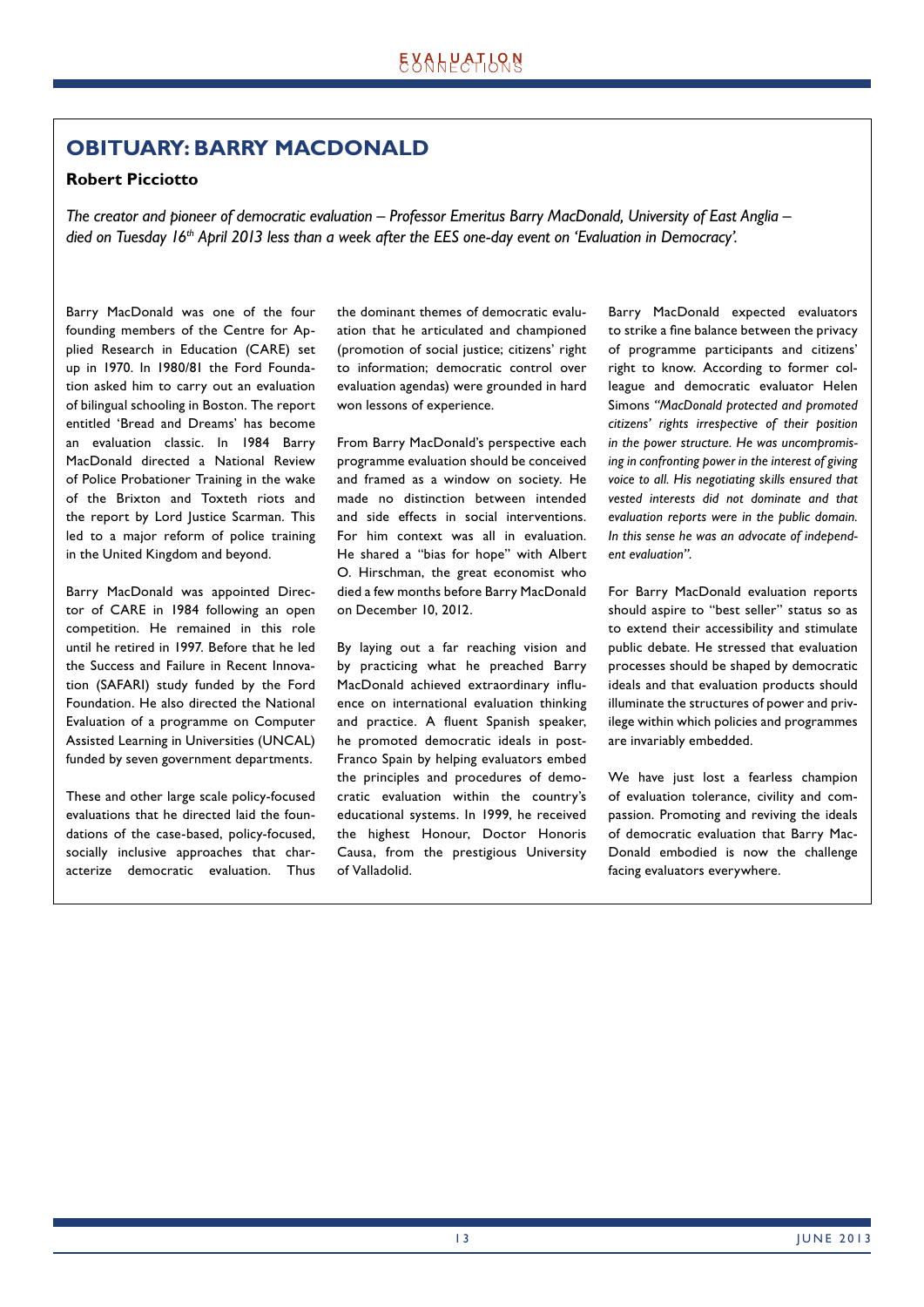# **OBITUARY: BARRY MACDONALD**

## **Ernest R. House**

Barry MacDonald, one of the most original and influential of pioneer evaluators, died April 16 in Norwich, England. He was 80. MacDonald was among the very first to use evaluative case studies, develop a conception of democratic evaluation and endorse an ethics for involving study participants. For many years he headed a top evaluation group at the University of East Anglia that conducted several high profile evaluations. His work is well known around the globe. In 2010, I wrote a personal tribute:

#### *For Barry,*

*Whose friendship, ideas, and democratic ideals have enriched my personal and professional life; whose courage and integrity in the face of political pressures and payoffs have inspired, and whose wit, wordplay, and originality epitomize style and eloquence. My evaluation novel is a tribute to forty years of our friendship.*

As a charismatic, charming, and (sometimes) controversial personality, his influence was due to his ability to read people. His striking insights about people and politics were unsurpassed. With most scholars, it is easy to anticipate what they will say, but MacDonald's originality was such that you were often surprised by his observations, and sometimes startled. Later, thinking it over, you realized that he might well be correct.

Some influence was exercised through his written works, which colleagues considered far too few. He was a superb writer by any standard. At its best his writing reached a level of eloquence not associated with the academic world. However, much of his influence was exercised in person through long conversations and discussions of projects. He was noted for his sharp wit, which was subtle, understated, and frequently acerbic. Of a late life romance between an elderly pair, he said: "She acts like a reptile that has captured a small mammal." He spent considerable effort creating witticisms to insert into conversations.

He was highly principled about how participants in studies should be treated and how their personal information should be protected. His harshest criticisms were reserved for abuses of power, like bullying or forcing others to do something through the power you had over them. And this ethic played into his principles about how evaluations should be conducted. Things were to be accomplished by persuasion, not force. He valued the autonomy of individuals highly. All in all, he was one of the most brilliant, flamboyant, and unusual characters most of us have encountered.

*Source: The April issue of the AEA Newsletter, www.eval.org.*

# **TOWARDS EVALUATION IN DEMOCRACY IN SOUTH ASIA: THE NEW PARLIAMENTARIANS FORUM ON DEVELOPMENT EVALUATION**

The Parliamentarians Forum on Development Evaluation is a collective of parliamentarians who are committed to development evaluations in SAARC countries. The Forum was initiated by a small group of parliamentarians aiming to establish National Evaluation Policies in SAARC region. It is managed by the "Core Team" which is represented by parliamentarians from each SAARC country. In February 2013 first ever parliamentarians panel presented three country experience (Sri Lanka, Nepal and Bangladesh) on enabling environment for development evaluation in respective countries at evaluation conference held in Kathmandu, Nepal. This was historical in parliamentarians giving a voice for national evaluation policies and promising commitment to realize it at country level. Based on the response on the panel, the three country parliamentarians decided to establish a forum with view of addressing the issue collectively at country levels.

The goal of the Forum is to advance enabling environment for nationally owned, transparent, systematic and standard development evaluation process in line with National Evaluation Policy at country level which ensures aid effectiveness, achievement of results and sustainability of development.

Objectives of the Forum are:

- 1. National evaluation policies endorsed by the respective South Asian governments are in place and effective.
- 2. Improved capacity of parliamentarians who are committed in development evaluation in the country.
- 3. Established country level mechanisms in line with national evaluation policies ensuring results oriented and sustainable development.

The Forum is currently working with Core Team on development of country status reports on evaluation mechanisms currently in place identifying gaps, establishment of country parliamentarian teams, development of model national evaluation policy and raising awareness on national evaluation policies. The Forum has been given an opportunity for a panel presentation on "Why National Evaluation Policies matter in South Asia" at Sri Lanka Evaluation Association (SLEvA) International Evaluation Conference which will be held from 24-27 July in Colombo, Sri Lanka. This will be a great opportunity to promote enabling policy environment through evaluation professionals.

Please join the Forum Face Book to follow policy discussion: http://www.facebook.com/pages/ Parliamentarians-Forum-on-Development-Evaluation-in-South-Asia/310884062378855 Follow Twitter:

https://twitter.com/Parliamntarians Email: parliamentariansforum@yahoo.com Contact: Asela Kalugampitiya, Forum Coordinator aselakalugampitiya@yahoo.ie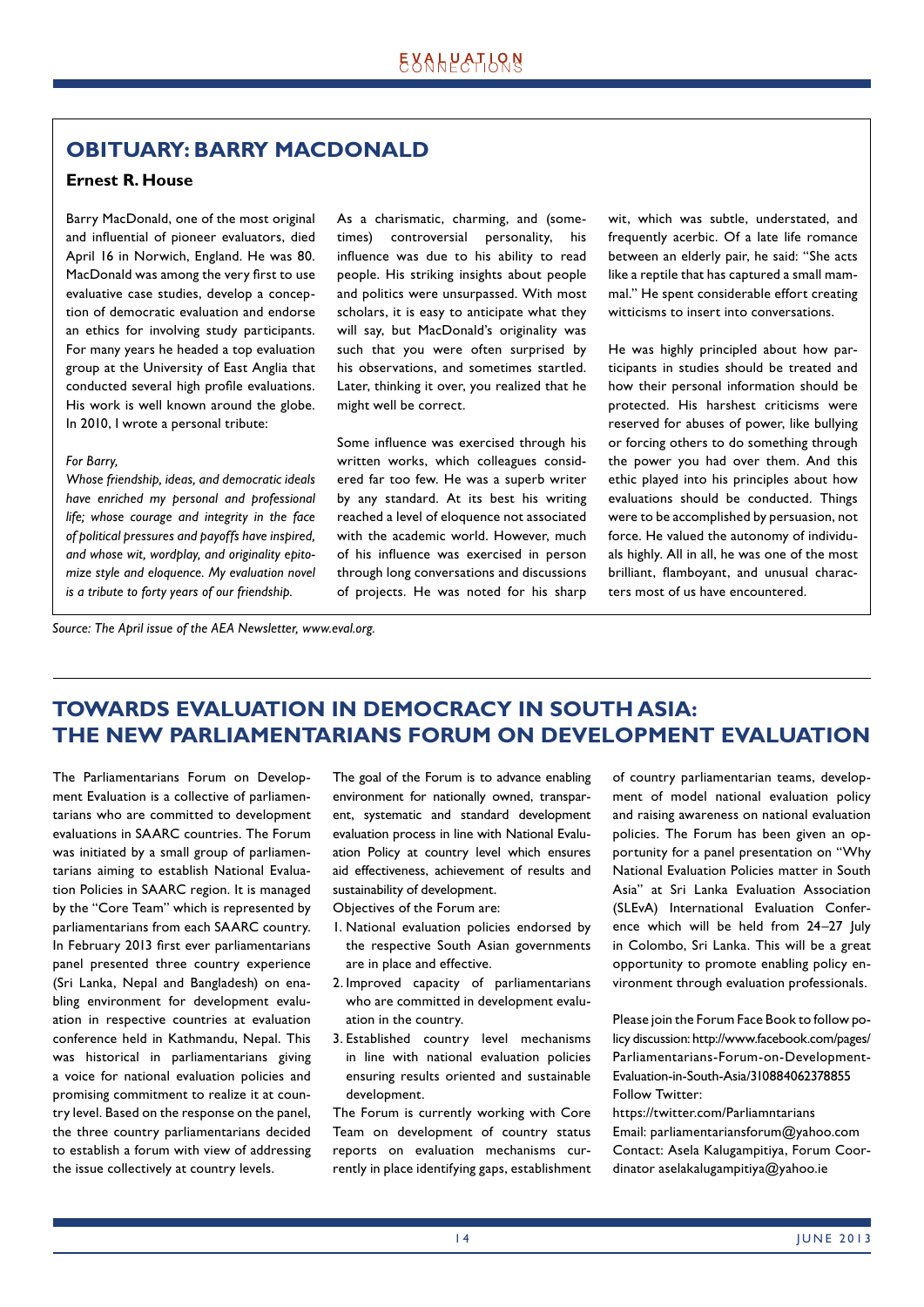# **THE AUTHORS**

#### **Barbara Befani**

Barbara Befani (PhD) is a Research Fellow at the Institute of Development studies at the University of Sussex. She has



several years of experience in designing evaluations and doing research on evaluation across different policy sectors. She is a member of the International Research Group on Policy and Program Evaluation (INTEVAL) and coauthor of the Stern et al. paper "Broadening the Range of Designs and Methods for Impact Evaluations". Her work is focused on the integration of causal inference and explanation, multiple perspectives, systems thinking and complexity in impact evaluations. Barbara is an elected EES board member for 2012–2015.

#### **María Bustelo**

María Bustelo, PhD in Political Science, is Associate Professor of Political Science and Public Administration at the Com-



plutense University of Madrid (UCM), where she teaches on Public Policies and Evaluation. She is the director of the Master on Evaluation of Programmes and Public Policies (UCM) since its commencements in 2002. President of the European Evaluation Society (2012–13), she has also been Member of the Board of Director Committee of the Spanish National Agency for the Evaluation of Public Policies (2007–2011). At the research level she has been the leader at the UCM of several National and European research projects on the quality of gender equality policies, the most recent one GENOVATE (*Transforming organisational culture for gender equality in research and innovation*, 2013–2016, FP7) where she and her team act as evaluators of the project. She has a number of publications on evaluation theory and methodology as well as on gender equality policies.

## **Tarja Cronberg**

Dr Tarja Cronberg is a Member of the European Parliament. Previously, she has been Minister of Labor, a Member of the Finnish



Parliament and the Chair of the Green League Party. In her political work, she has specialized in defence and security matters, lately in questions of nuclear disarmament, and she is currently the Chair of the Parliament's delegation for relations with Iran.

#### **Ian C. Davies**

Ian Craig Davies (FRANCE) has been a practising evaluator for over 25 years with professional experience in Europe, the Ameri-



cas and Africa, a member and board member of professional evaluation organisations, i.e. EES, IDEAS, UKES, AEA, CES, and a regular presenter at annual conferences and professional events. Ian joined EES in 1996 and presented at the second annual conference in Stockholm in March 1997. He is an independent consultant in public management, performance measurement, accountability reporting and evaluation.

#### **Günther Ebling**

has been working since he joined the European Commission in the area of economic analysis, impact assessment and evaluation

support. In 2012, he became Head of Sector of the evaluation and impact assessment support function at DG Taxation and Customs Union. In his DG, Günther and his team coordinate, support and manage evaluations of policy, legislation, and of expenditure programmes. The main objective of the evaluation function is to provide methodological support in order to ensure high quality of evaluation reports in line with the evaluation standards established in the Commission.

#### **Alfredo De Feo**

Alfredo De Feo is the Director of the Library of the European Parliament. Before that, Alfredo was Director of Budgetary Af-

fairs, which included committee secretariats (Budget and Budgetary Control) and a Policy Department. He has also been visiting professor at the European College of Parma (Italy) and lecturer in European affairs at various venues.





has been Head of the Evaluation and European Semester Unit at the Directorate General for Regional and Urban



Policy of the European Commission since 2007. The task of the unit is to ensure that evidence is produced on the performance of Cohesion Policy. This involves working with Member States and regions on their evaluation plans, launching evaluations at European level and leading the debate with Member States on the stronger result orientation to be built into the policy for the 2014–2020 period.

#### **Steven Højlund**

works as PhD-fellow at the Copenhagen Business School. He studies the developments of the European Commission's evalua-



tion system with a particular focus on evaluation use and organisational learning. Since 2008, Steven has gained practical experience as a consultant at COWI A/S, where his primary field of work was EU evaluations.

#### **Liisa Horelli, PhD.**

is adjunct professor at Aalto University, Helsinki. As an environmental psychologist, she has conducted action research which



includes evaluation, with children, young people and women on participatory urban planning and community development, since 1990s. Currently, she is doing research on the new approaches to urban planning, including time- and e-planning. Her evaluation work comprises EU projects, programmes and policies. She is former President of the Finnish Evaluation Society and a current Board Member of EES.

#### **Ernest R. House**

is professor emeritus at the University of Colorado. Books include *Evaluating with Validity* (1980), *Values in Evaluation*, with



K. Howe (1999), and *Regression to the Mean: An evaluation novel* (2007). He is recipient of the Lasswell Prize in the policy sciences and the Lazarsfeld Award for Evaluation Theory.